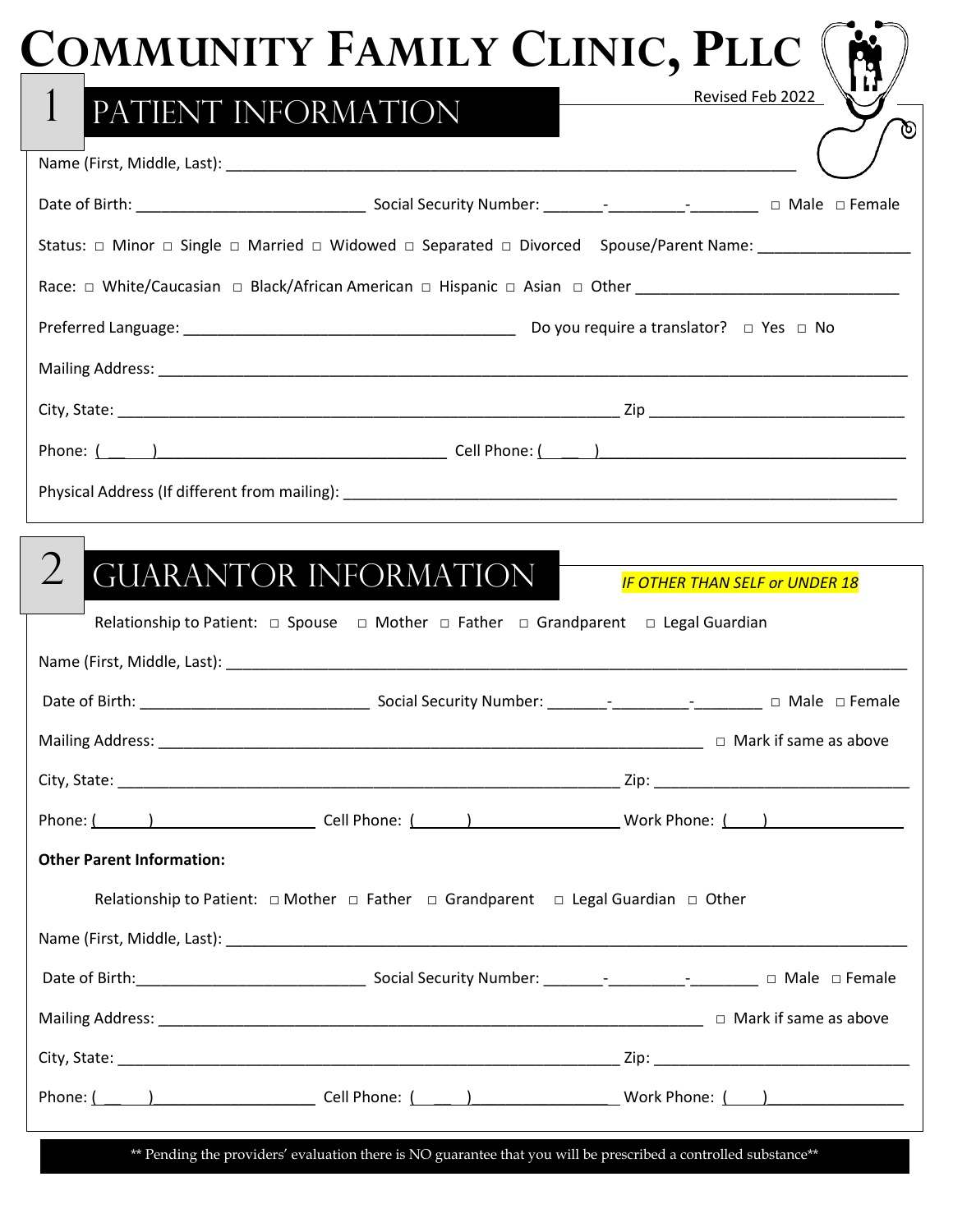# 3 Emergency Contacts *PLEASE LIST AT LEAST ONE CONTACT*  1. Name: etc. and the set of the set of the set of the set of the set of the set of the set of the set of the set of the set of the set of the set of the set of the set of the set of the set of the set of the set of the se Phone: (\_\_\_\_\_\_\_)\_\_\_\_\_\_\_\_\_\_\_\_\_\_\_\_\_\_\_\_\_\_\_\_\_\_\_\_\_\_\_ Cell Phone: (\_\_\_\_\_\_\_)\_\_\_\_\_\_\_\_\_\_\_\_\_\_\_\_\_\_\_\_\_\_\_\_\_\_\_\_\_\_\_ 2. Name: \_\_\_\_\_\_\_\_\_\_\_\_\_\_\_\_\_\_\_\_\_\_\_\_\_\_\_\_\_\_\_\_\_\_\_\_\_\_\_\_\_\_\_\_\_\_\_\_\_\_\_\_\_ Relationship: \_\_\_\_\_\_\_\_\_\_\_\_\_\_\_\_\_\_\_\_\_\_\_\_ Phone: (\_\_\_\_\_\_\_)\_\_\_\_\_\_\_\_\_\_\_\_\_\_\_\_\_\_\_\_\_\_\_\_\_\_\_\_\_\_\_ Cell Phone: (\_\_\_\_\_\_\_)\_\_\_\_\_\_\_\_\_\_\_\_\_\_\_\_\_\_\_\_\_\_\_\_\_\_\_\_\_\_\_ 3. Name: 2008. The set of the set of the set of the set of the set of the set of the set of the set of the set of the set of the set of the set of the set of the set of the set of the set of the set of the set of the set o Phone: (\_\_\_\_\_\_\_)\_\_\_\_\_\_\_\_\_\_\_\_\_\_\_\_\_\_\_\_\_\_\_\_\_\_\_\_\_\_\_ Cell Phone: (\_\_\_\_\_\_\_)\_\_\_\_\_\_\_\_\_\_\_\_\_\_\_\_\_\_\_\_\_\_\_\_\_\_\_\_\_\_\_ Employment Status: □ Currently Employed □ Unemployed □ Self-Employed □ Disabled □ Other Name of Employer/Workplace: \_\_\_\_\_\_\_\_\_\_\_\_\_\_\_\_\_\_\_\_\_\_\_\_\_\_\_\_\_\_\_\_\_\_\_\_\_\_\_\_\_\_\_\_\_\_\_\_\_\_\_\_\_\_\_\_\_\_\_\_\_\_\_\_\_\_\_\_\_\_\_\_\_\_\_ Address:\_\_\_\_\_\_\_\_\_\_\_\_\_\_\_\_\_\_\_\_\_\_\_\_\_\_\_\_\_\_\_\_\_\_\_\_\_\_\_\_\_\_\_\_\_\_\_\_\_\_\_\_\_\_\_\_\_\_\_\_\_\_\_\_\_\_\_\_\_\_\_\_\_\_\_\_\_\_\_\_\_\_\_\_\_\_\_\_\_\_\_\_\_\_ City, State: <u>Zip:</u> 2000 and the state of the state of the state of the state of the state of the state of the state of the state of the state of the state of the state of the state of the state of the state of the state o Phone: ( \_\_ )\_\_\_\_\_\_\_\_\_\_\_\_\_\_\_\_\_\_\_ Other Contact Information: \_\_\_\_\_\_\_\_\_\_\_\_\_\_\_\_\_\_\_\_\_\_\_\_\_\_\_\_\_\_\_\_\_\_\_\_\_\_\_\_\_\_\_\_\_ 4 EMPLOYMENT INFORMATION

# 5 Patient Portal

By providing an E-mail address you can sign up for Community Family Clinic Patient Portal, which allows you to:

- Review you Medical Record & Personal Health Information
- Access your test results
- View your visit summaries
- Communicate without practice, and more!

E-Mail Address:\_\_\_\_\_\_\_\_\_\_\_\_\_\_\_\_\_\_\_\_\_\_\_\_\_\_\_\_\_\_\_\_\_\_\_\_\_\_\_\_\_\_\_\_\_\_\_\_\_\_\_\_\_\_\_\_\_\_\_\_\_\_\_\_\_\_\_\_\_\_\_\_\_\_\_\_\_\_\_\_\_\_\_\_\_\_\_\_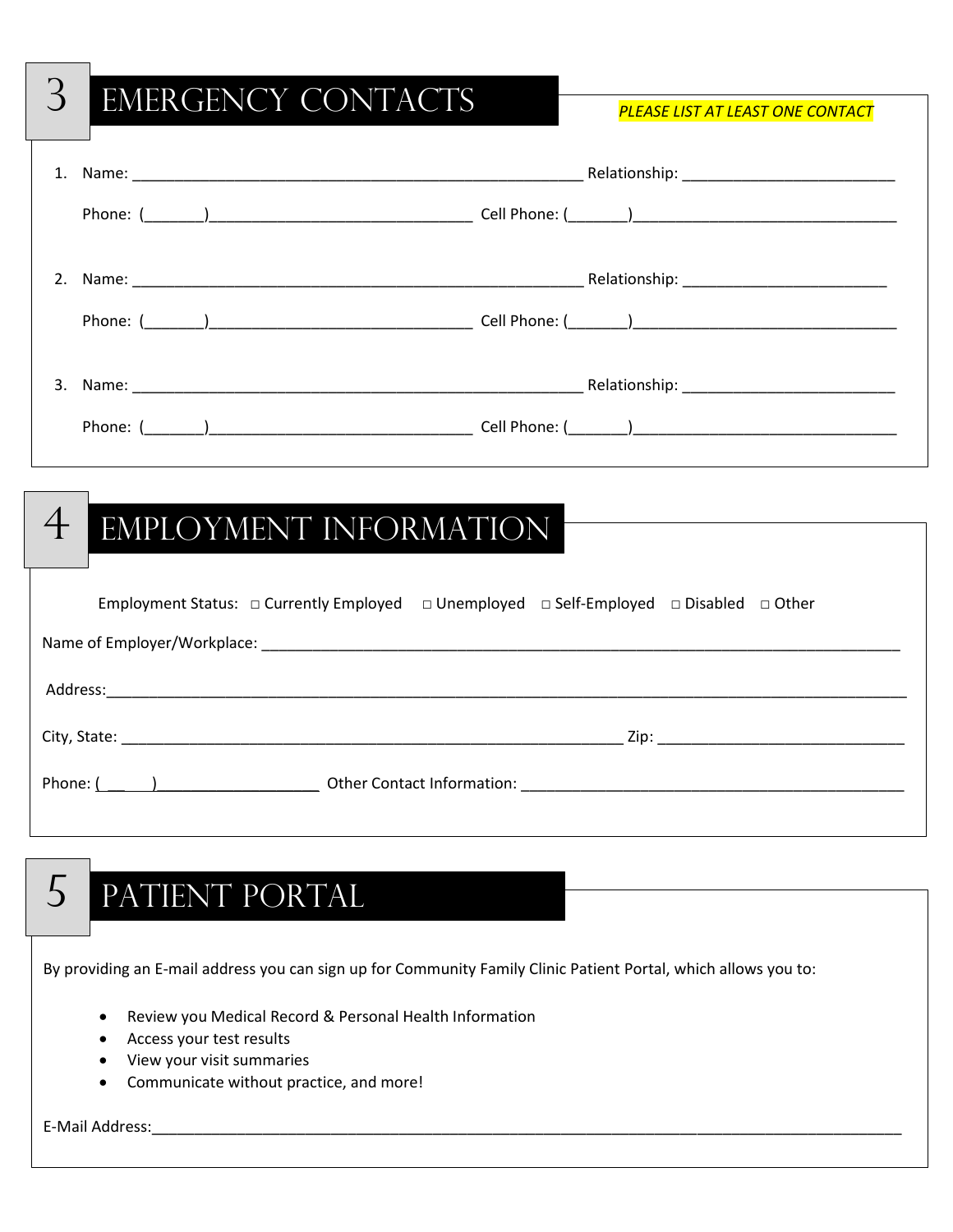### 6 CONSENT FOR TREATMENT

*TO THE PATIENT: You have the right, as a patient, to be informed about your condition and the recommended surgical, medical or diagnostic procedure to be used so that you may make the decision whether or not to undergo any suggested treatment or procedure after knowing the risks and hazards involved. At this point in your care, no specific treatment plan has been recommended. This consent form is simply an effort to obtain your permission to perform the evaluation necessary to identify the appropriate treatment and/or procedure for any identified(s)*

This consent provides us with your permission to perform reasonable and necessary medical examinations, testing and treatment. By signing below, you are indicating that (1) you intend that this consent is continuing in nature even after a specific diagnosis has been made and treatment recommended; (2) you consent to treatment at this office or any other satellite office under common ownership; and (3) you understand and consent that in the event of an emergency or other illness, the Providers and staff of Community Family Clinic, PLLC will deliver any medical care deemed necessary. The consent will remain fully effective until it is revoked in writing. You have the right at any time to discontinue services.

You have the right to discuss the treatment plan with your physician about the purpose, potential risks and benefits of any test ordered for you. If you have any concerns regarding any test of treatment recommended by your health care Provider, we encourage you to ask questions.

I voluntarily request a Physician and/or Mid-Level Provider (Nurse Practitioner, Physician Assistant, or Clinical Nurse Specialist), and other health care Providers or the designees as deemed necessary, to perform reasonable and necessary medical examination, testing and treatment for the condition which has brought me to seek care at this Practice. I understand that if additional testing, invasive or interventional procedures are recommended I will be asked to read and sign additional consent forms prior to the test(s) or procedure(s)

| I certify that I have read and fully understand the above statements and consent fully and voluntarily to its contents. |                                                                                                                                                                                                                               |
|-------------------------------------------------------------------------------------------------------------------------|-------------------------------------------------------------------------------------------------------------------------------------------------------------------------------------------------------------------------------|
|                                                                                                                         |                                                                                                                                                                                                                               |
|                                                                                                                         |                                                                                                                                                                                                                               |
| Parent/Guardian/Personal Representative if applicable:                                                                  |                                                                                                                                                                                                                               |
|                                                                                                                         |                                                                                                                                                                                                                               |
|                                                                                                                         |                                                                                                                                                                                                                               |
| <b>Witness</b>                                                                                                          |                                                                                                                                                                                                                               |
|                                                                                                                         | Date: Date: Date: Date: Date: Date: Date: Date: Date: Date: Date: Date: Date: Date: Date: Date: Date: Date: Date: Date: Date: Date: Date: Date: Date: Date: Date: Date: Date: Date: Date: Date: Date: Date: Date: Date: Date: |
|                                                                                                                         |                                                                                                                                                                                                                               |
|                                                                                                                         |                                                                                                                                                                                                                               |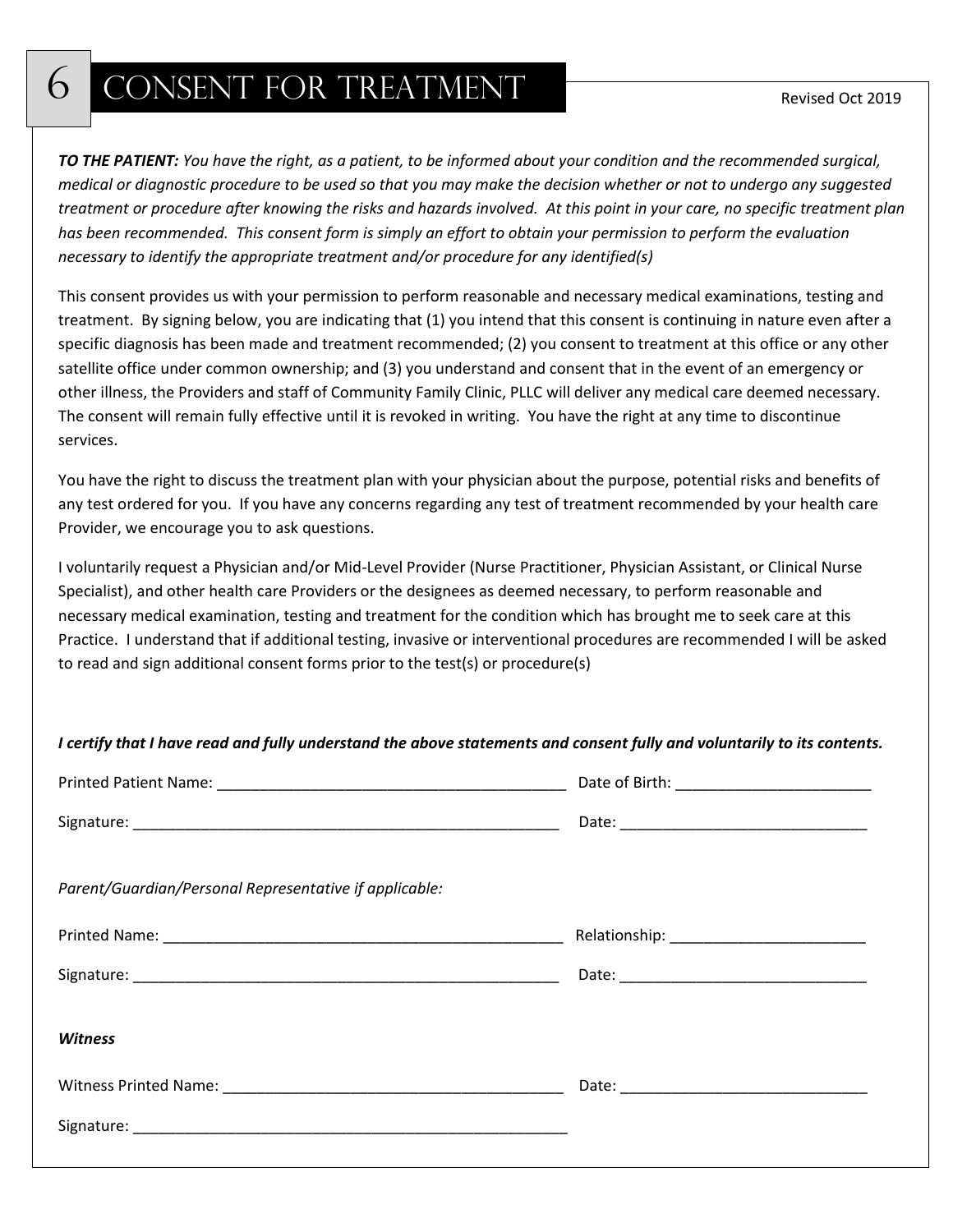### CONSENT TO TREAT MINOR

As the parent/legal guardian of the following child:

| Name | .<br>ΩT<br>'BILLI.<br>Jdie | --<br>ہرد |  |
|------|----------------------------|-----------|--|
|      |                            |           |  |

I hereby authorize and consent to the examination and/or treatment of my child during office and facility visits by the providers and clinical staff of Community Family Clinic, PLLC. In addition, I give permission for the following person(s) to bring my child to CFC in my absence and to act on my behalf in authorizing medical care and treatment. In the event of an emergency or other illness, I understand that the physicians and staff of CFC will deliver any medical care deemed necessary regardless of the accompanying adult. Unless we are notified in writing, CFC will assume that the child's biological and/or legal parents are both legal guardians who have access to treatment option and medical information for that child.

| Name | Relationship | Phone |
|------|--------------|-------|
| Name | Relationship | Phone |
| Name | Relationship | Phone |

### **Medical Records / Privacy**

At Community Family Clinic, PLLC, we are committed to protecting the security and privacy of your child's personal information. Medical records are the property of CFC, securely kept, and are accessed only for purposes outlined by the HIPAA Notice Policy. Records may be released or shared with other health care providers for treatment of your child. Patients are entitled to a copy of their medical records after an authorization for release is signed.

- I have received a copy of the HIPAA Notice from Community Family Clinic, PLLC.
- I understand that CFC may call my home and place of employment for health care reasons, appointment reminders and to resolve bill issues.
- I understand that CFC may fax immunization certificates, school excuses, physical/sports forms and /or medication instructions to my personal or work fax, or mail to my home. CFC cannot fax or send these documents to third parties without my permission.
- I understand that CFC my leave messages on my answering machine and/or voicemail regarding appointments and limited lab information.
- I understand that CFC may discuss patient information with adults or minors present during the visit.
- I understand and agree to all the above unless I strike through one of the statements.

| <b>Witness</b> |  |
|----------------|--|
|                |  |
|                |  |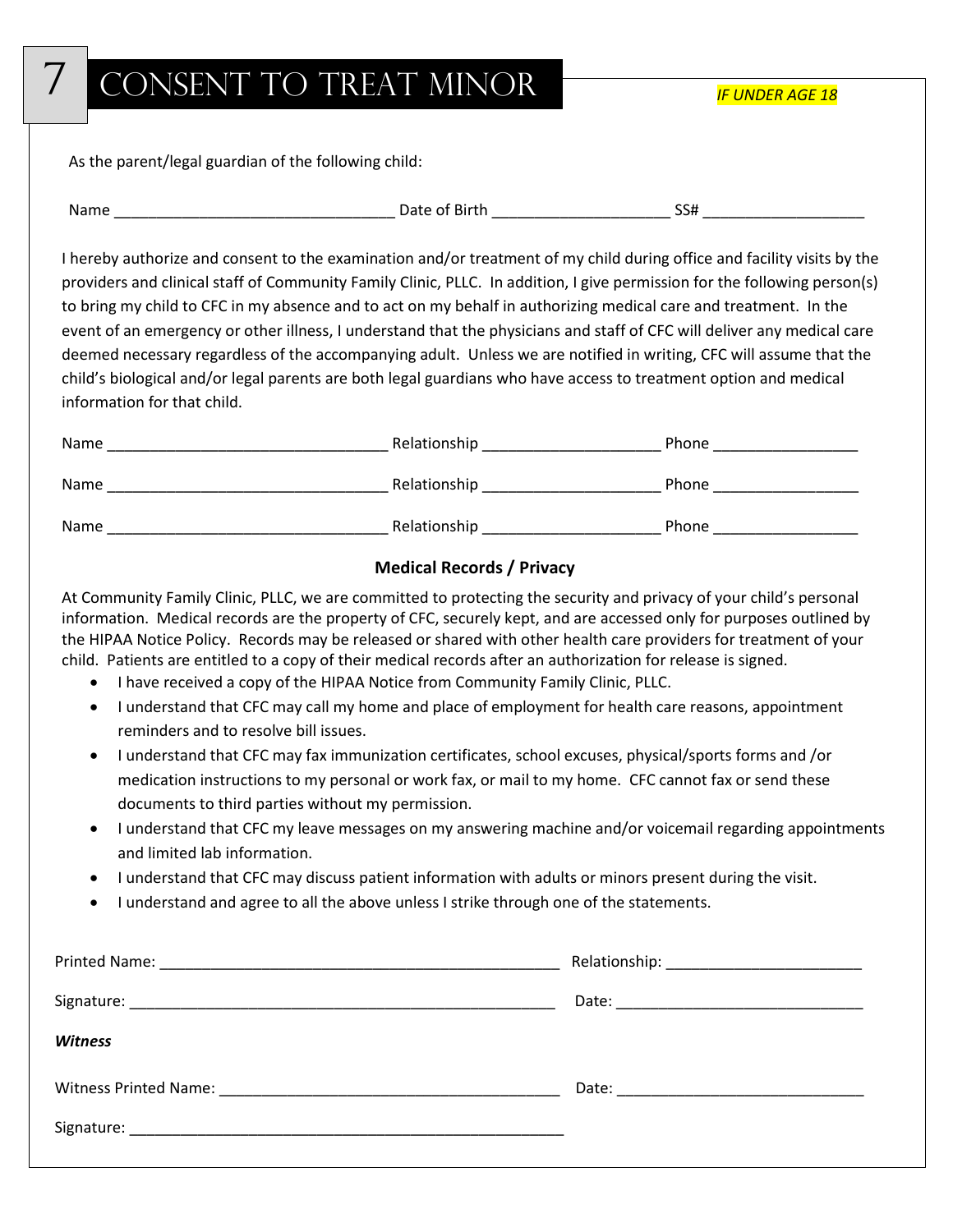# 8 HIPAA POLICY

I acknowledge that I was provided with a copy of Community Family Clinic, PLLC's HIPAA Privacy Notice, which describes how my medication information may be used and disclosed. I understand that I may request additional copies at any time.

| <b>Printed Patient Name:</b> | Signature: | Date: |
|------------------------------|------------|-------|
| <b>Witness</b>               |            |       |
| <b>Printed Witness Name:</b> | Signature: | Date: |

# 9 Payment / Billing Policy

#### **PAYMENT POLICY**

**Thank you for choosing us to take care of health needs. We are committed to providing you with quality and affordable health care. Because you may have questions regarding payment for services rendered, we have developed this payment policy. Please read it and feel free to ask any questions you may have. A copy will be provided to you upon request.**

• **INSURANCE** – We accept most insurance, including Medicare and Medicaid. If you are insured by a plan we are not contracted with, or, if you do not have a current insurance card with you, you may be responsible for payment. Knowing your insurance benefits **is your responsibility. Please contact your insurance company with any questions you have about your coverage.**

#### • **COPAYS & DEDUCTIBLES** – Co-Pays and Deductibles are due at the time of service regardless of the type of appointment. This arrangement is part of your contract with your insurance company. This includes, but not limited to:

- o Visits held inside the office.
- o Visits held outside the office (Ex: sick visits conducted in Parking Lot)
- o Telehealth Visits Doxy.Me, Facetime, Facebook Messenger, Phone Visits, etc.
- **NON-COVERED SERVICES**  Please be aware that some services you receive may not be covered by your Plan. You may be responsible for payment of those services. Questions about non-covered services should be directed to your insurance company.
- **PROOF OF INSRURANCE**  Please complete our patient information forms and provide us with a copy of your insurance card before being seen. We must be able to verify coverage before services are rendered.
- **CLAIMS SUBMISSION**  We will submit your claim in full, such as when a balance is applied to Copay, Coinsurance, or Deductible, that balance should be paid at your next visit. Payment arrangements can always be made to suit your budget.
- **COVERAGE CHANGES**  If your insurance coverage changes, it your responsibility to provide us with that information.
- **CHARGES**  Please be aware that our fees are representative of the usual and customary fees for our area.
- **We accept Cash, Check, Visa, Discover, American Express and MasterCard (credit and debit).**
- **A \$25 fee will be charged for any check returned for insufficient funds.**

#### **COVID BILLING POLICY**

If the only reason for your visit is to be COVID-19 tested, please note that your insurance will be billed for both the lab (if applicable) and an office visit as you will be seen by a Provider. You will be responsible for any Co-pay and Deductibles that may apply.

• *NOTICE:* If the facilities current COVID-19 testing is state funded your insurance company *will not* be billed for the lab/test. However, if the facilities COVID-19 testing stock has been purchased by the practice, then your insurance *will* be billed for the lab/test.

#### **BILLING POLICY**

Community Family Clinic, PLLC will bill any treatment you receive to your primary and secondary insurance companies. We allow 60 days for insurance to pay and if after 60 days your insurance has not paid, the balance will then become your responsibility. Payment, which includes copays and self-pay are expected at the time of service. It is your responsibility to know the requirements of your insurance.

**By signing below, I acknowledge that I have read and understood the above Payment/Billing Policies and hereby authorize Community Family Clinic, PLLC to treat any necessary information to process such claims.**

Printed Name: \_\_\_\_\_\_\_\_\_\_\_\_\_\_\_\_\_\_\_\_\_\_\_\_\_\_\_\_\_\_\_\_\_\_\_\_\_\_\_\_\_\_\_\_\_\_\_\_\_\_\_\_ Date: \_\_\_\_\_\_\_\_\_\_\_\_\_\_\_\_\_\_\_\_\_\_\_\_\_ Signature: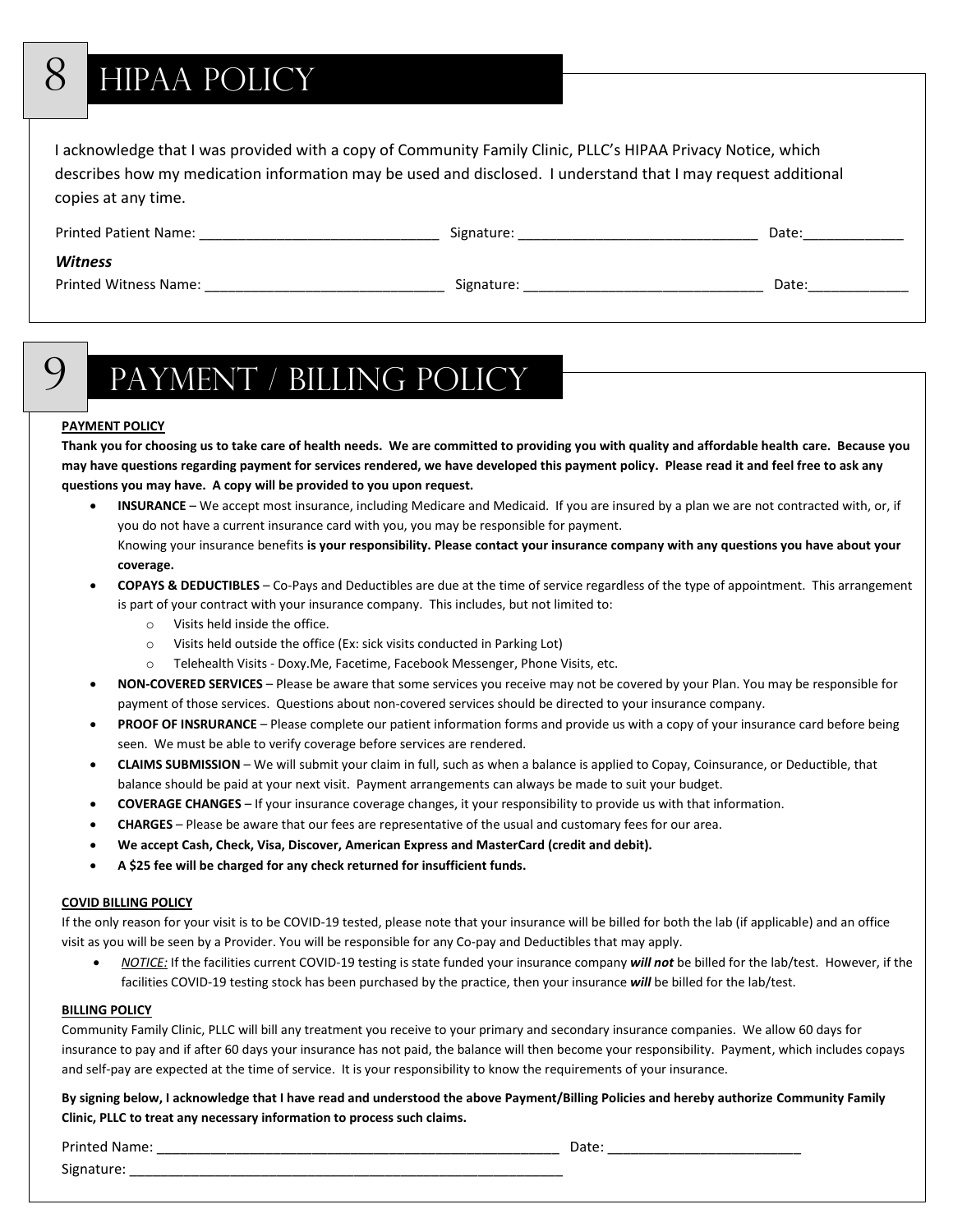## OFFICE POLICY

*Thank you for choosing Community Family Clinic, PLLC for your healthcare needs. Whether your well-being requires attention to a chronic disease, or treatment of an acute illness, it is our goal to comfort, heal, teach, and learn as we work to improve your life. Every patient is treated as an individual, with respect, compassion, honesty, and fairness.*

#### *To ensure good Provider-Patient relationships, please read the following sections carefully to better understand our office policy.*

#### **Appointments**

We value the time that we have set aside to treat you or your child, as such, we would appreciate a 24-hour notice if you are unable to keep your scheduled appointment.

Please note that if you are late for your appointment (>15mins), we will do our best to accommodate you, however, depending on patient load for that day, it may be necessary to reschedule your appointment for a different day or time.

While we strive to minimize your wait time, emergencies do sometimes occur and take priority. We appreciate your understanding in these cases.

#### **Cancelation / No Show Policy**

Our goal is to provide quality individualized care in a timely manner. Late cancelations and No Shows (includes arriving more than 15 minutes late) create inconvenience and prevent scheduling of other patients who need access to care in a timely manner. We understand situations arise when you may need to cancel your appointment and we appreciate advance notice within 24 hours when that happens. This helps us be respectful of other patients needs and enables us to give the appointment time to another patient who needs to see us.

As a courtesy and to help patients remember their scheduled appointments, Community Family Clinic, PLLC will send reminder calls 3 days, then 2 days in advance of the appointment.

#### **Walk-In Policy**

Depending on patient load, CFC reserves the right to request that you come back at a better time and/or date. Due to patient volume, walk-ins will be seen by the first available Provider, not by request.

#### **Prescription Refills**

If you are calling in regard to your regular monthly prescriptions, please note that it may take up to 24 hours to send these into the pharmacy. Please make sure to plan ahead so your prescription does not run out.

#### **Return Calls & After Hours**

If you are calling with a medical emergency, you should call 911 or go to the nearest emergency room. If you are calling after hours regarding a non-urgent matter, please leave your name, date of birth and phone number and we will return your call within 24 hours. If you are calling with an urgent matter, please call the Provider on call at (859) 813-9010.

#### **Medical Records / Privacy**

At Community Family Clinic, PLLC, we are committed to protecting the security and privacy of our patient's personal information. Medical records are the property of CFC, kept securely are accessed only for purposes outlined by our HIPAA Privacy Notice. Records may be released or shared with other healthcare providers for treatment. Patients are entitled to a copy of their medical records after an authorization for release is signed.

- I have received a copy of the HIPAA Privacy Notice from Community Family Clinic, PLLC.
- I understand that CFC may call my home and place of employment for health care reasons, appointment reminders and to resolve billing issues.
- I understand that CFC may fax immunization certificates, work/school excuses, physical/sports forms and/or medication instructions to my personal or work fax or mail them to my home. CFC cannot fax or send these documents to third parties without my permission.
- I understand that CFC may leave messages on my answering machine and/or voicemail regarding appointments and limited lab information.
- I understand that CFC may discuss patient information with adults or minors who may accompany me to office visits.
- I understand and agree to all the above unless I have marked through one of the statements.

### **I have read, understood, and agree to comply with the above office policy. Please feel free to ask questions about anything that you do not understand.**

Printed Name: \_\_\_\_\_\_\_\_\_\_\_\_\_\_\_\_\_\_\_\_\_\_\_\_\_\_\_\_\_\_\_\_\_\_\_\_\_\_\_\_\_\_\_\_\_\_\_\_\_\_\_\_ Date: \_\_\_\_\_\_\_\_\_\_\_\_\_\_\_\_\_\_\_\_\_\_\_\_\_

Signature: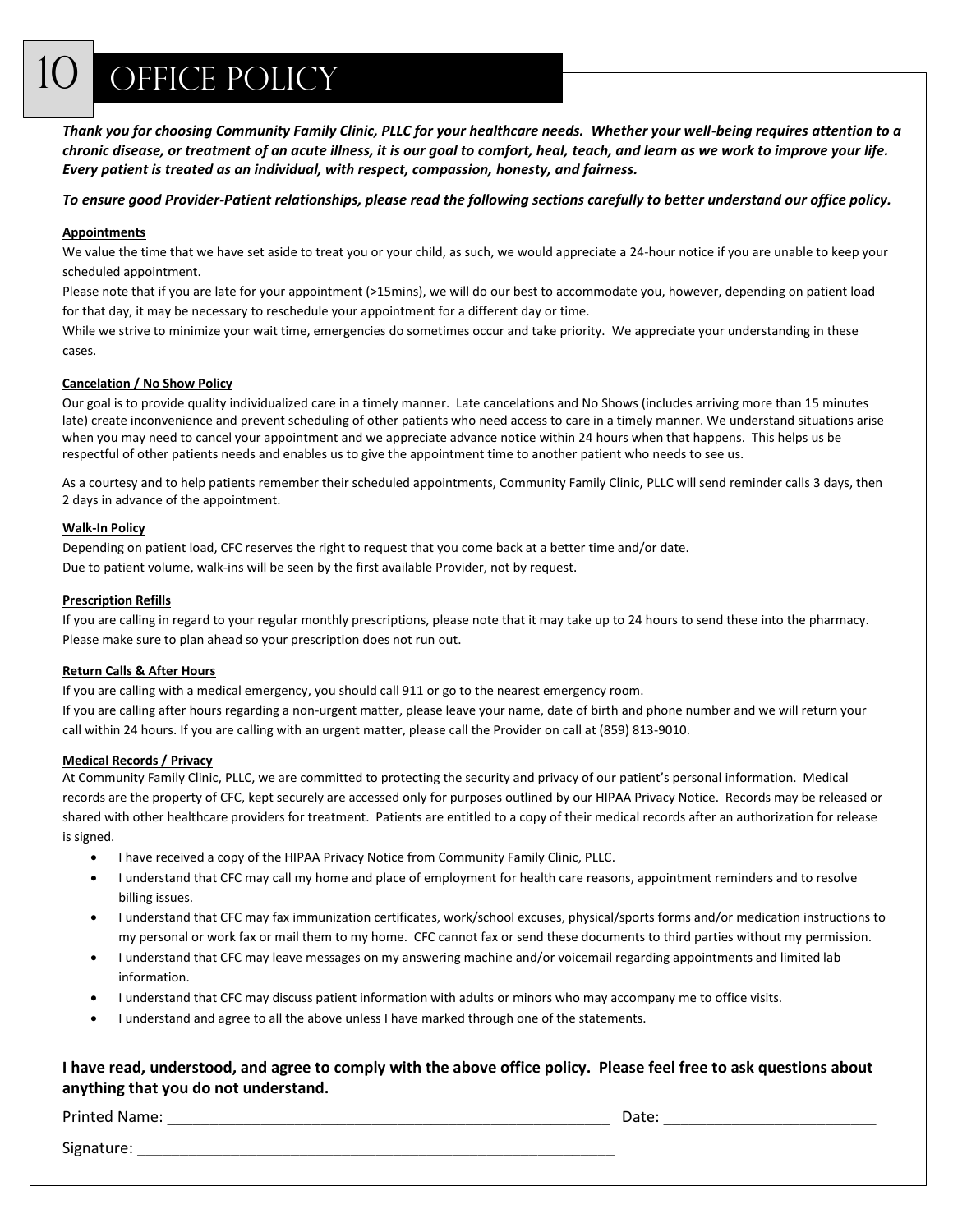### AUTHORIZATION FOR RELEASE OF INFORMATION

**PATIENT NAME DATE OF BIRTH** 

SOCIAL SECURITY # \_\_\_\_\_\_\_\_\_\_\_\_\_\_\_\_\_\_\_\_\_\_\_\_\_ DATES OF PROFESSIONAL SERVICES \_\_\_\_\_\_\_\_\_\_\_\_\_\_\_\_\_\_\_\_\_\_\_\_\_\_\_\_\_\_\_\_\_\_\_\_\_

- 1. I HEREBY REQUEST AND/OR AUTHORIZE
- 2. TO DISCLOSE THE HEALTH INFORMATION, AS DESCRIBED BELOW, OF THE ABOVE-NAMED PATIENT TO: **COMMUNITY FAMILY CLINIC, PLLC** □ . 784 HWY 36 FRENCHBURG, KENTUCKY 40322 PHONE: (606) 768-9190 FAX: (606) 768-6249



□ 125 FOXGLOVE DRIVE, SUITE D MT. STERLING, KENTUCKY 40353 PHONE: (859) 498-3333 FAX: (859) 498-3332

\_\_\_\_\_\_\_\_\_\_\_\_\_\_\_\_\_\_\_\_\_\_\_\_\_\_\_\_\_\_\_\_\_\_\_\_\_\_\_\_\_\_\_\_\_\_\_\_\_\_\_\_\_\_\_\_\_\_\_\_\_\_\_\_\_\_\_\_\_\_\_\_\_\_\_\_\_\_\_\_\_\_\_\_

□ 17 MILLER DRIVE OWINGSVILLE, KENTUCKY 40360 PHONE: (606) 674-3033 FAX: (606) 674- 3036

**OR** TO THE FOLLOWING PERSON/ORGANIZATION:

3. INFORMATION TO BE RELEASED – CHECK YES OR NO AND INITIAL (MAY INCLUDE SUBSTANCE USE DISORDER RECORDS, IF APPLICABLE)

| Yes | No. | <b>INFORMATION AUTHORIZED</b><br><b>TO RELEASE</b> | <b>INITIALS</b> | <b>YES</b> | Νo | <b>INFORMATION AUTHORIZED</b><br><b>TO RELEASE</b> | <b>INITIALS</b> |
|-----|-----|----------------------------------------------------|-----------------|------------|----|----------------------------------------------------|-----------------|
|     |     | <b>MAJOR EVALUATIONS</b>                           |                 |            |    | <b>ORDER &amp; PROGRESS NOTES</b>                  |                 |
|     |     | <b>TREATMENT PLANS</b>                             |                 |            |    | <b>DISCHARGE SUMMARIES</b>                         |                 |
|     |     | <b>APPOINTMENT HISTORY</b>                         |                 |            |    | <b>LABORATORY RESULTS</b>                          |                 |
|     |     | <b>OFFICE NOTES</b>                                |                 |            |    | <b>RADIOLOGY RESULTS</b>                           |                 |
|     |     | <b>HISTORY &amp; PHYSICAL</b>                      |                 |            |    | <b>PATHOLOGY REPORTS</b>                           |                 |
|     |     | <b>CONSULTATION NOTES</b>                          |                 |            |    | <b>EMERGENCY ROOM RECORD</b>                       |                 |
|     |     | <b>ADDICTION TREATMENT</b>                         |                 |            |    | <b>OPERATIVE REPORTS</b>                           |                 |
|     |     | URINE DRUG SCREENS                                 |                 |            |    | <b>NURSE NOTES</b>                                 |                 |
|     |     | <b>MEDICATIONS</b>                                 |                 |            |    | OTHER:                                             |                 |

4. PURPOSE OF RELEASE: □ Personal Interest □ Legal Claim Processing □ Social Security or Disability Claim

- 
- 
- 
- □ Continuity of Care □ Insurance Claim Processing □ Other \_
- 

5. TIME LIMITATION OF RELEASE: THE PATIENT OR THE PATIENT'S REPRESENTATIVE MUST READ THE FOLLOWING STATEMENTS:

- a. I understand that this authorization will expire □ one (1) year from date of signature □ on the following
- date \_\_\_\_\_\_ / \_\_\_\_\_\_ / \_\_\_\_\_\_\_\_ □ or upon disclosure of the records to the above-named Person/Organization.
- b. I understand that I may revoke this authorization at any time, providing the information has not already been disclosed. I also understand the Notice of Privacy Practices explains how I may revoke my authorization.
- c. I understand that any disclosure of this health information is voluntary, and I may refuse to sign this authorization and that I do not need to sign this form in order to ensure treatment.
- d. I understand that any disclosure of information carries with it the potential for the unauthorized redisclosure by the recipient and no longer protected by federal confidentiality rules.

*Prohibition on redisclosure*: I understand that this information has been disclosed from records protected by Federal confidentiality rules **(42 CFR Part 2 and 45 CFR Parts 160 and 164**) and/or KY state law. The Federal rules and/or KY state law prohibit you from making any further disclosure of this information unless further disclosure is expressly permitted by the written consent of the person to whom it pertains or as otherwise permitted by 42 CFR Part 2 and/or KY state law. A general authorization for the release of medical or other information is NOT sufficient for this purpose. The Federal rules restrict any use of the information to criminally investigate or prosecute any alcohol or drug abuse patients. The information in my health record may include information relating to sexually transmitted disease, acquired immunodeficiency syndrome (AIDS), human immunodeficiency virus (HIV) or records from other healthcare providers. It may also include information about behavioral or mental health services, and treatment for alcohol and drug abuse. **INITIALS \_\_\_\_\_\_\_\_\_\_\_\_\_**

6. I UNDERSTAND THERE MAY BE A CHARGE FOR THIS REQUEST AND I WILL BE NOTIFIED OF THE COST BEFORE ANY CHARGES ARE INCURRED.

#### 7. RECORDS OF ROUTINELY MAILED. PERSONAL ID IS REQUIRED WHEN RECORDS ARE PICKED UP

1 PHOTO ID OR 2 OTHER FORMS OF ID: □ SOCIAL SECURITY CARD □ DRIVER'S LICENSE □ SCHOOL/WORK ID □ OTHER

| Date:           | the control of the control of the control of the control of the control of the control of the control of the control of the control of the control of the control of the control of the control of the control of the control           |
|-----------------|-----------------------------------------------------------------------------------------------------------------------------------------------------------------------------------------------------------------------------------------|
|                 | <b>If signed by Representative:</b> Printed Name: <b>All and Strategies Area and Strategies</b>                                                                                                                                         |
|                 | Signature of Legal Representative: Management of Legal Representative:                                                                                                                                                                  |
|                 |                                                                                                                                                                                                                                         |
|                 |                                                                                                                                                                                                                                         |
| REVISED 10/2019 | City: the contract of the contract of the contract of the contract of the contract of the contract of the contract of the contract of the contract of the contract of the contract of the contract of the contract of the cont<br>State |

The authorization must be signed by the patient if 18 years of age or over, or by a minor (under 18) if emancipated or otherwise eligible pursuant to KRS 214.185, or by the parent of legal guardian for any other minor or by patient's representative (i.e. Power of attorney); or if the patient is deceased, by the executor or administrator. An order or letter of approval from the court is needed as proof for executor or administrator and a written document is needed as proof of power-of-attorney. MR-15 Effective 04/14/2003